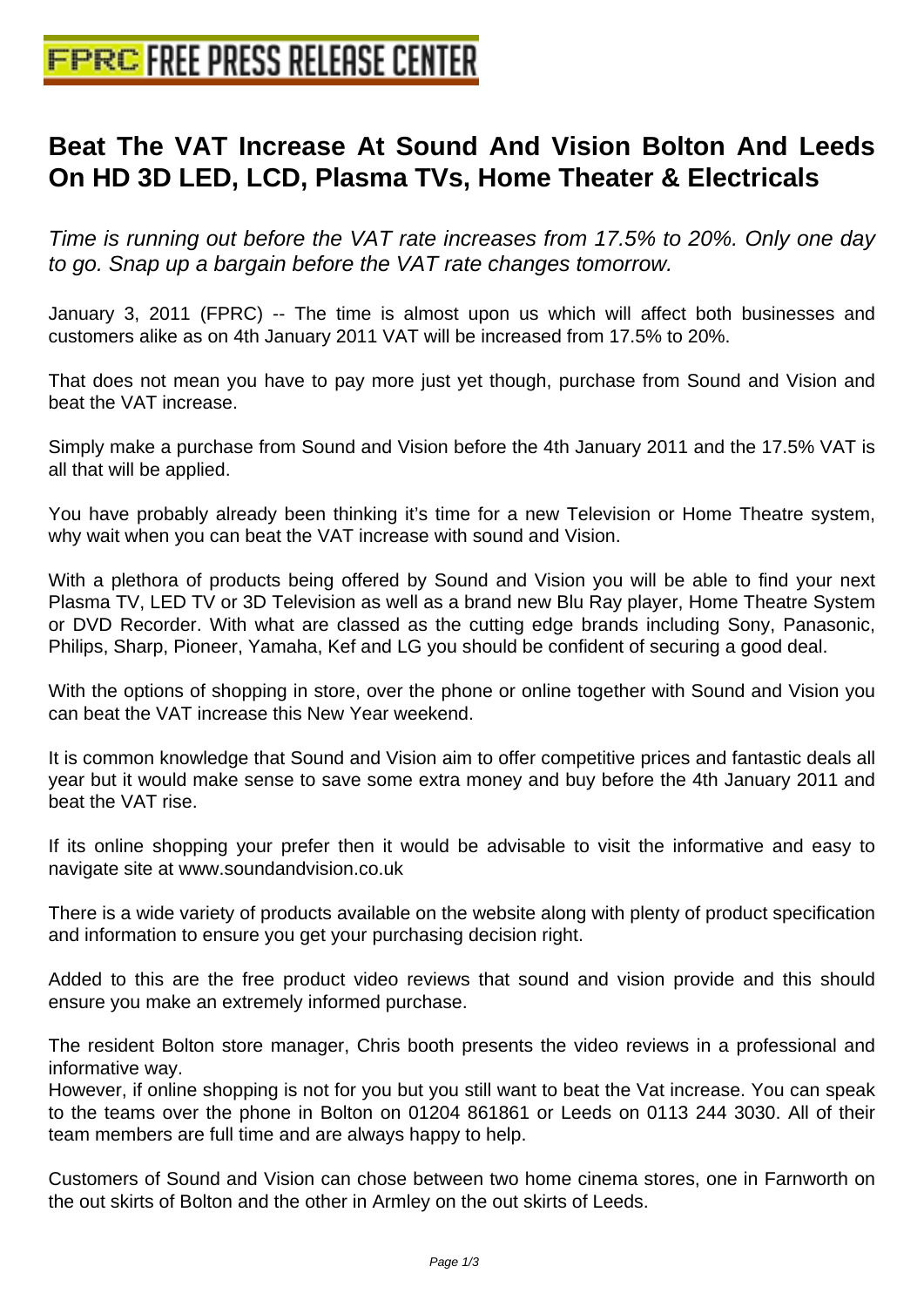[Customers at Sound and Vision should expert an exp](http://www.free-press-release-center.info)ert and very professional service.

In the Sound and Vision stores customers will enjoy product demonstrations and receiver great and helpful advice from the sales team.

In the Sound and Vision shops there are great benefits to shopping in store include extended manufacture warranties from Sony and Panasonic.

Come to Sound and Vision for low prices, great deals, helpful advice, and friendly advice.

If you are looking for some great deals and low prices, head down to sound and Vision this new year and beat the VAT increase before the 4th January 2011.

Sound And Vision - Bolton 44 - 46 Higher Market Street, Farnworth, Bolton, Greater Manchester. BL4 9BB

Telephone 01204 861861 http://www.soundandvision.co.uk

Sound & Vision - Leeds 78 Armley Road, Armley, Leeds, West Yorkshire. LS12 2EJ

Telephone 0113 244 3030 http://www.soundandvision.co.uk

Email :- sales@soundandvision.co.uk

Also check out the Sound And Vision Blog for FREE product reviews and News http://soundandvisionblog.co.uk